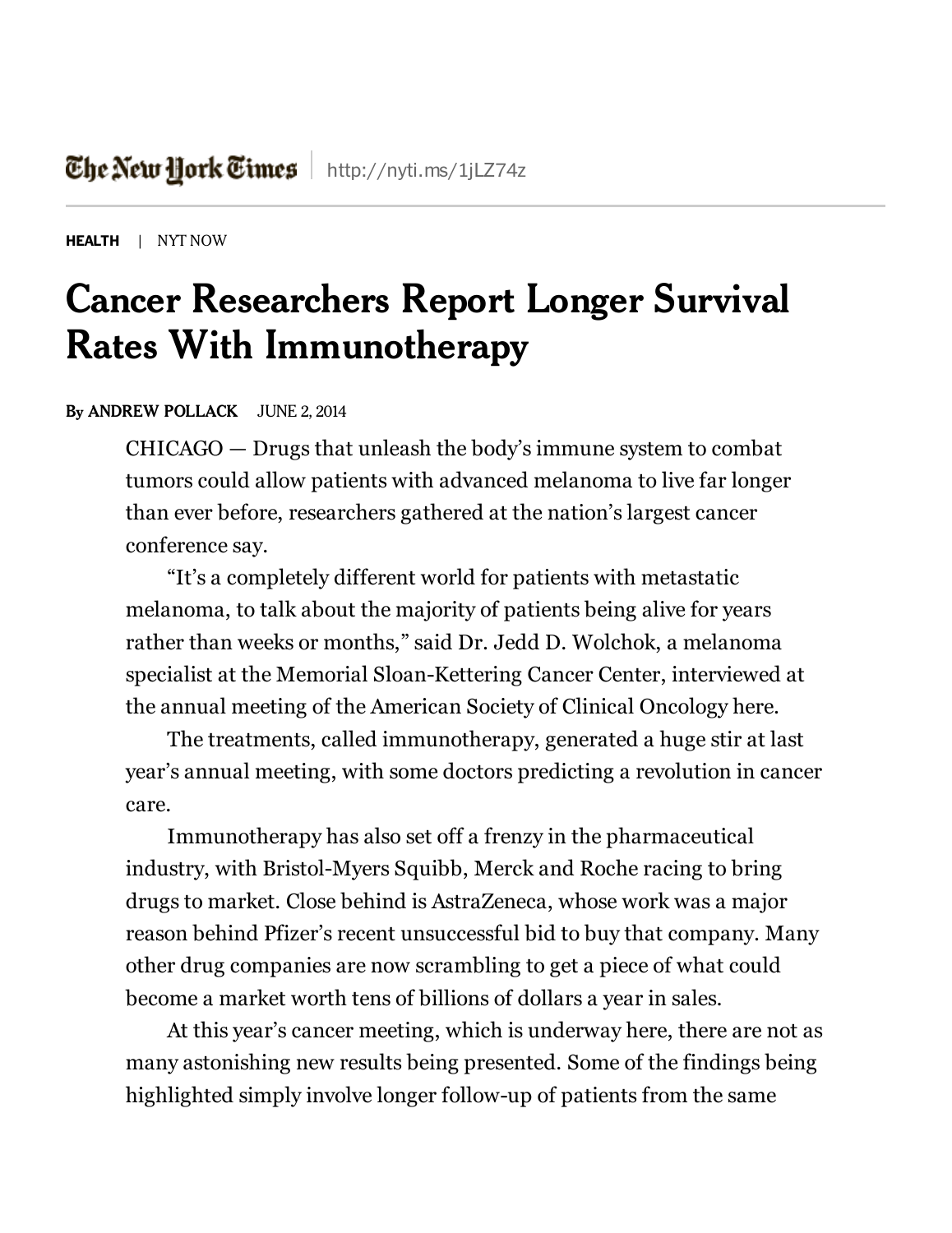studies presented last year.

The new results show the effects of the drugs can last for a long time. And there is now initial evidence that drugs work on a growing number of types of cancer.

But there are grounds for caution. The results are mainly from small studies that lack control groups for comparison. The medicines work for only a minority of patients. And in some cases the drugs are causing frequent or severe side effects. That seems to be especially true when two immune-boosting drugs are used in combination, something that might be necessary to achieve maximum effectiveness.

The power of a combination was shown in advanced melanoma, a deadly skin cancer. In one clinical trial, 79 percent of patients receiving two immunotherapy drugs from Bristol-Myers were alive after two years. Of those who received the optimal dose, the two-year survival rate was 88 percent.

Dr. Wolchok, who was involved in the study, said that only several years ago, the two-year survival rate for metastatic melanoma may have been less than 10 percent. One of the immune drugs, Yervoy, which was approved for use against melanoma in 2011, allows for a two-year survival rate of about 25 percent when used alone, he said. The other drug, nivolumab, which is still experimental, had a two-year survival rate above 40 percent range when used alone.

The drugs block the actions of proteins that act as brakes on the immune system, preventing them from attacking the tumors. Yervoy, also known as ipilimumab, releases the brake known as CTLA-4. But the main interest is in nivolumab and similar drugs coming from Merck, Roche and AstraZeneca that release a brake called PD-1.

Merck could win approval from the Food and Drug Administration to sell its drug as a melanoma treatment by this October. Some 69 percent of patients using the drug, called pembrolizumab or MK-3475, survived one year, according to new results of a 411-patient trial presented Monday. It is too soon to know how many will live two years.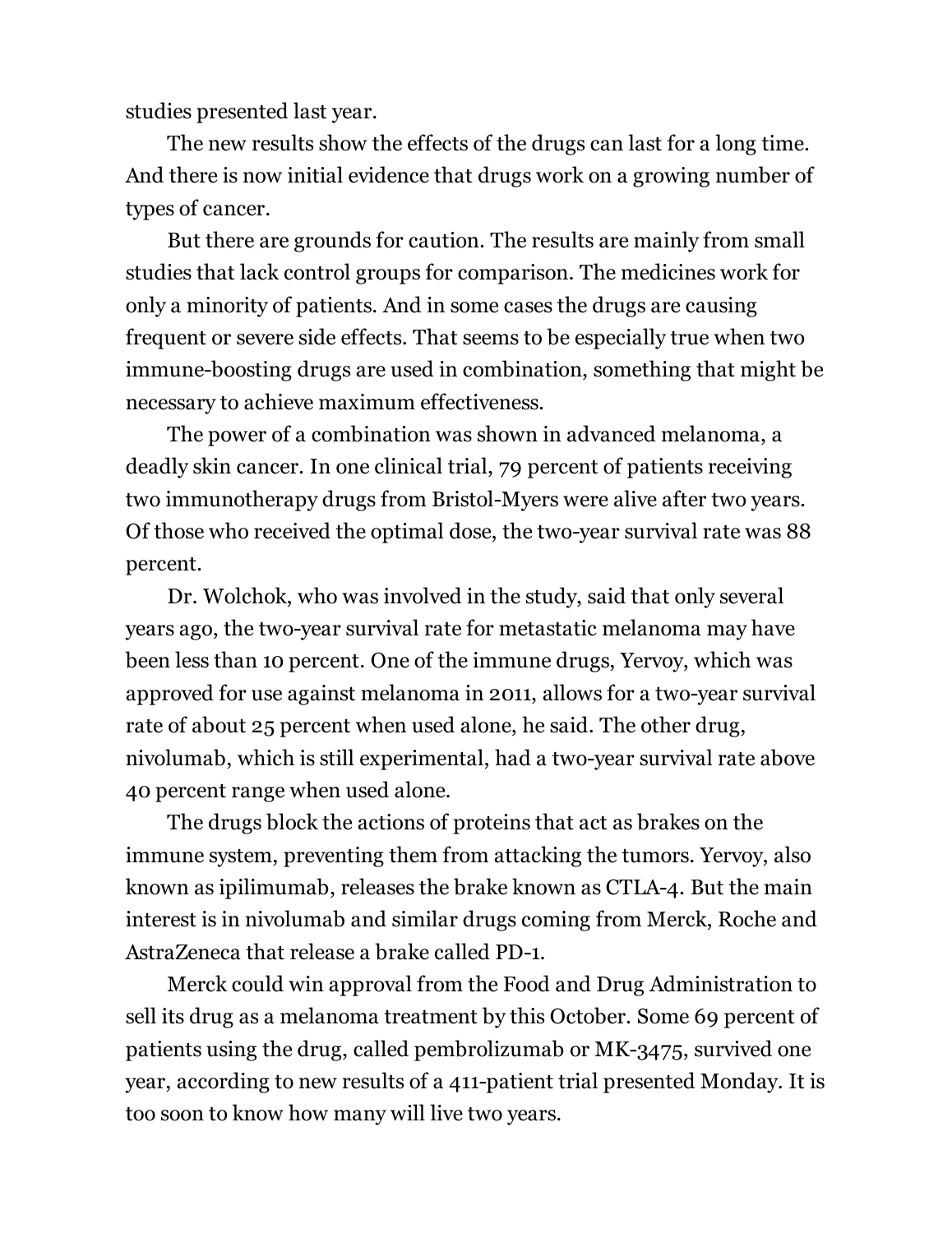But unleashing the immune system can also lead to dangerous side effects, including colitis, a serious inflammation of the colon, as well as problems with the liver, thyroid and pituitary glands.

When Bristol-Myers tested its two drugs together as a treatment for advanced lung cancer, about half of the 46 patients suffered serious side effects, and three of them died from the drugs themselves, according to an abstract of a study being presented here.

The side effects could be a barrier to using the drugs for less advanced stages of disease.

Results released here Monday show that Yervoy, which is now approved to treat melanoma that has spread beyond the skin, was also effective against melanoma confined to the skin and lymph nodes that could be surgically removed. Three years after surgery, 46.5 percent of patients who received Yervoy remained free of disease, compared with only 34.8 percent of those receiving a placebo.

However about half the 471 patients who started taking Yervoy discontinued treatment because of side effects and five of them died from those side effects.

To be sure, the dose of Yervoy used in that trial was far higher than the dose approved for metastatic melanoma. Pharmaceutical executives and medical specialists say the side effects of the immune drugs are different from those of traditional chemotherapy and doctors have been unprepared. But now they are learning to mitigate them.

"If you see colitis and you've never seen it before, you'll freak out," said Dr. Padmanee Sharma, scientific director of the immunotherapy program at the M.D. Anderson Cancer Center in Houston. She said that the older chemotherapy drug cisplatin was also once considered so toxic it would never be used. Now, she said, "We give cisplatin like water."

Besides melanoma, the drugs are known to work against lung and kidney cancers. Bristol-Myers is applying to the F.D.A. for approval to sell nivolumab as a last-ditch treatment for advanced lung cancer.

But at this meeting there were signs that the drugs that block the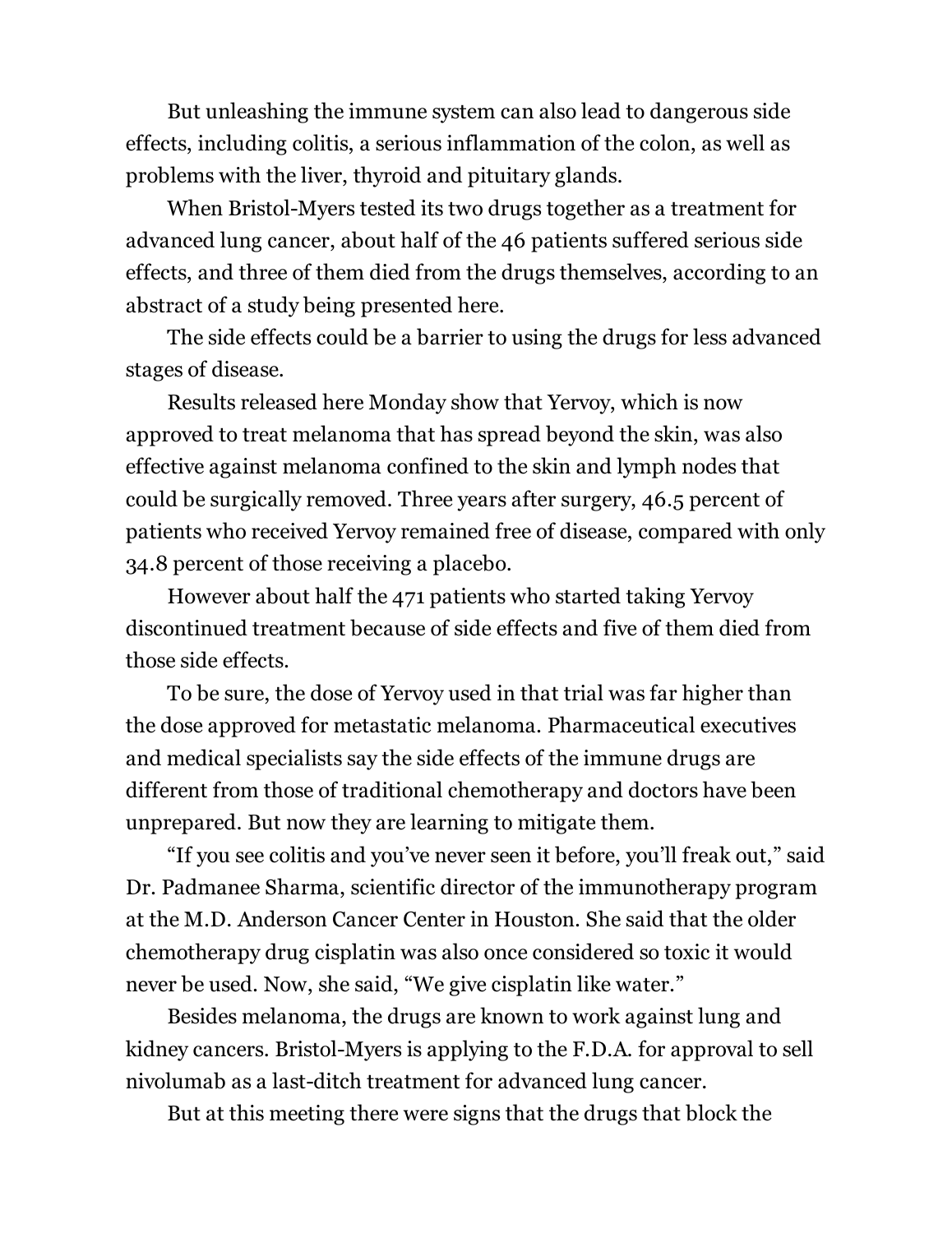action of PD-1 might also work for bladder cancer, head and neck cancer, and ovarian cancer.

In a small study, Roche's drug, known as MPDL3280A, shrank tumors in 43 percent of a subset of patients with advanced bladder cancer. The company might now make bladder cancer the priority for its first approval rather than lung cancer, Daniel O'Day, head of Roche's pharmaceutical business, said in an interview here.

The subset consisted of patients whose tumors produced a protein called PD-L1, which binds to PD-1 on immune system cells and thereby shuts down those cells. Companies are exploring whether a PD-L1 test can be used to determine which patients should get the drugs.

But in Roche's study, 11 percent of the bladder cancer patients whose tumors did not make a lot of PD-L1 also experienced tumor shrinkage. "If you're that patient, it is unethical not to offer it," said Dr. Sharma.

Researchers are also trying to learn why only some types of cancers can be treated with these drugs. One reason could be that other cancers stifle the immune system by means other than PD-1.

"It's hard to believe that a single checkpoint is going to be important in every cancer," said Dr. Mario Sznol, a professor of medicine at Yale, using a technical term for the immune system brakes.

Companies are developing inhibitors of other checkpoints as well as other types of drugs to direct the immune system to attack tumors. Roche by itself is developing 20 immunotherapy drugs, Mr. O'Day said. And the immunotherapy drugs are being tested in combination with one another and with more conventional drugs as well.

Some experts note that there was initially huge excitement about socalled targeted therapies and about drugs that block the flow of blood to tumors. While those approaches have made a difference, they have not been the panaceas enthusiasts envisioned, and that is likely to be the case with immunotherapy as well.

"With anything, all that glitters is not gold," said Dr. Richard Pazdur, who as chief of the cancer division at the F.D.A. has a unique insight into